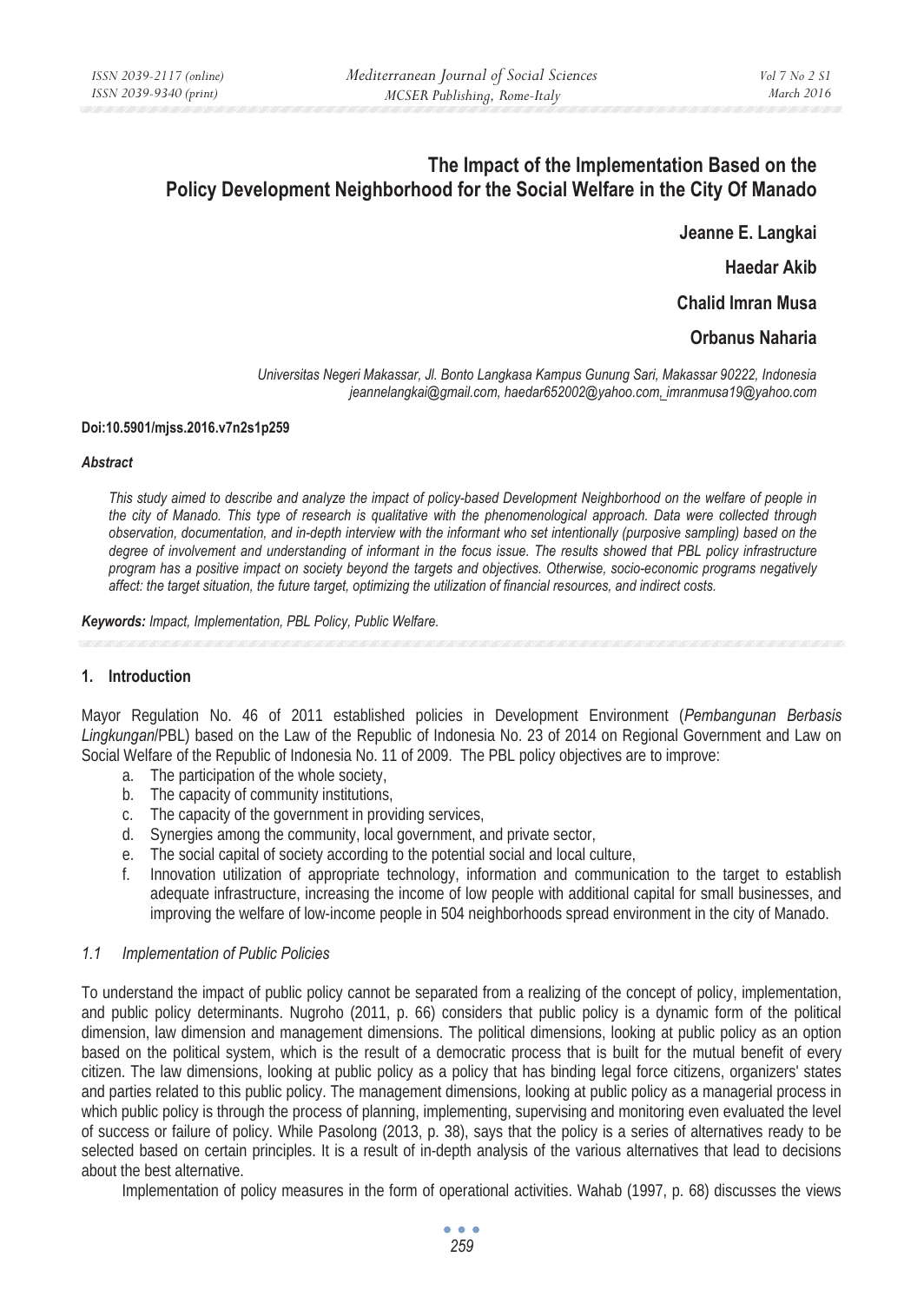Denhard that the implementation is the scene of the action or the action, where all the planning that is formulated in a policy that is operated. In the implementation of the policy, Akib (2012, p. 16-17) discusses the implementation model of Mazmanian and Sabatier policy are classified into three categories. The first category is independent aspects easy or difficult a problem is controlled. Its scope is the technical difficulty, the diversity of the target behavior, the percentage of target groups about the population, and the extent of the change desired behavior. The second category is the ability to intervene aspects of policy to systematize the process of implementation of political policies or program management. It scopes are clarity and consistency of policy objectives, the distribution of funding sources, the integration of the hierarchy between the implementing agencies, the decision rules of the executing agency, recruitment agents of management, and formal access to foreigners. The third category is dependent aspects, beyond the political aspects that affect the implementation process of the policy. Its scope is the socio-economic conditions and technology, public support, attitudes and resources belonging to groups, support of superiors and officials of commitment and implementation leadership abilities. Although related aspects presented through the stages to the implementation process involve the production of policy implementation bodies, target groups comply with the will of the release of the policy, the real impact upon the output politics, the output of the impact upon the policy as it is perceived, and repair. In the implementation of the running of the policy sometimes faced with factors that support and hinder implementation. Siregar (2013, p. 3), discuss the view of Van Meter and Van Horn, which suggested six aspects that influence the implementation of the policy. Those are political, resources, communication between the organization and the strengthening of activity, characteristics of the executing agency, the layout of the performer and the social, economic and political standard and targeted.

# *1.2 Impact of public policies*

To assess whether the public policies that affect the public, and Dunn (2013, p. 610) suggest several criteria, including:

- a. To evaluate the effectiveness, if the desired results were achieved,
- b. Evaluation of the efficiency, how much effort is required to achieve the desired success,
- c. To assess the adequacy of how far the achievement of expected results to solve problems,
- d. Assess the alignment, if the costs and the benefits are evenly distributed to groups of various
- e. Assess responsiveness, if the results of policies to meet the needs,
- f. Assessing preferences or values certain groups
- g. To evaluate the accuracy, if the result (destination) you want useful or valuable.

Approach to assessing the impact of public policies mentioned by Dunn intended to assess the seven criteria. Those are whether the desired result was achieved, how much effort is needed to achieve the desired results, how the realization the desired result can be a solution, if the costs and benefits are distributed evenly across different groups, whether political outcomes to meet the needs, preferences or values of certain groups and the result (destination) you want to really useful or valuable. Unlike Dye in Pandu Pratomo et al., (2011, p. 4) suggests that the impacts of the policy are the overall effects of policy under real conditions. So there are number of policy impacts to examine the impact of policies on objectives, people outside the target called externalities or spillovers, the future, direct costs and indirect costs.

# *1.3 Welfare of Society*

The welfare of society is the aim of the state, where the public entrusts the mandate to an official who is authorized to exercise this authority. Suharto (2010, p. 4-9), suggests that the Social Protection Development Goals include:

- a. The improvement of living standards, through a range of social services and social security all levels of society, especially low-income people who need social protection,
- b. Increasing empowerment through implementation of the institutional system and economic dignity, social and political and human dignity,
- c. Improving freedom through the expansion of accessibility and options by the aspirations of the ability, capacity and humanitarian standards.

### *1.4 Regulation Policy based on the environment development*

- 1. Law No. 23 in 2014 about Regional Autonomy
- 2. Law about Welfare of Society No. 11 in 2009
- 3. Permendagri No. 32 in 2011 about Guidelines for Grant And Social Assistance
- 4. Major Regulation No. 46 in 2011 about Regulation Policy based on environment development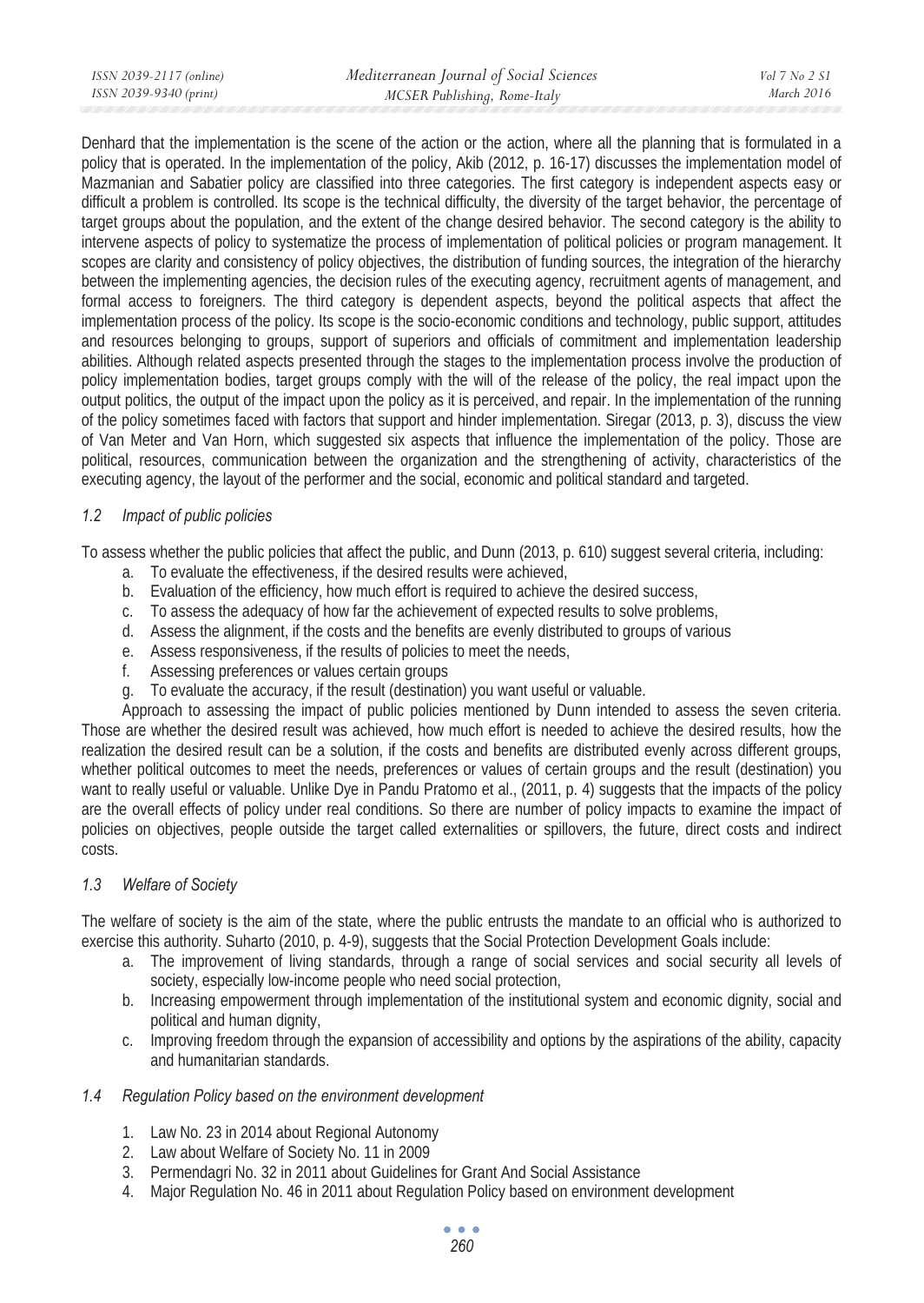#### **2. Conceptual Framework**



The conceptual framework of this research can be seen in the chart below.

### **3. Research Method**

This study of qualitative research phenomenological methods conducted in Community Empowerment and Agency of the Government of the Village (*Badan Pemberdayaan Masyarakat dan Pemerintah Kelurahan*/BPMPK), which includes the 504 neighborhoods. It aims to describe and analyze the impact of the implementation of the policy against the well-being of the community in the city of Manado. The impact of the policy of PBL is described and analyzed concerning the conceptual framework of Dye model. He said that the impact of policy can be analyzed through the five aspects are targeted, community outside target, next policy objectives, direct costs and indirect costs. The concept of community welfare refers to public policy guide of PBL. It explains that the welfare society is a condition of harmonious adequate infrastructure, income generation low economic community with the help of additional capital for small businesses and an increase in the well-being of the citizens of the low economic for 504 neighborhoods that existed in the city of Manado. The neighborhood is the lowest region in the structure of Government in the city of Manado.

It means, through the use of the descriptive-phenomenological method, to obtained capture and understanding of the informant or the subject of research in the form of the structure of the experience of the "Impact of Policy-Based Development Environment to Improve Public Welfare in Manado"

Data collection through observation, interviews and studies of the literature. The interviews were conducted using a semi-structured interview quide for informants. Those are four neighborhoods, three villages of the facilitator; three headsmen, Head of Director of Technical Empowerment as executor, Secretary and head of BPMPK of the city of Manado, four leaders community. Data documents are BPS North Sulawesi in 2013, Manado in 2013, potential city of Manado in 2014, electronic data, document of BPMPK of City of Manado as settlement Mayor of Manado No 46 of 2011, Guidelines in General and particular, the implementation of the budget. The analysis of data referring to the interactive model of Miles and Huberman (1992, p. 112).

#### **4. Result and Discussion**

Manado City area is about 15,726 hectares, and it has 11 administrative districts, 87 villages, and 504 neighborhoods. Sub-district Mapanget is widest, with an area of 49.75 km2 and the smallest sub-district Sario with an area of 1.75 km2. Street length to reach of 605,213 km. Streets in the city are divided into four categories according to the street conditions are good, modest, slightly damaged and severely damaged. Demographically, the population in the city of Manado in 2011 of 419,596 people, the growth of the population of 1.13 percent, or a population density of 2,623 people per km2, the number of households amounted to 111.308 (Manado dalam Angka 2013).

The number of workers as much as 193.115 people, or 63.02%, while the rate of 10.85% unemployment (BPS Manado 2013). Poor conditions showed an alarming increase from the year 2012 to 4.91% and amounted in 2013 increased by 6.73% while the policy is implemented PBL. In 2012, a population of 417,483 inhabitants, poverty 265.589 or 63 661%, poverty 20 427 inhabitants or 4.89%, are suffering from malnutrition and 226 or 0.05%, with social welfare issues 2,745 or 0.65% and pre-prosperous families 5010, or 0.12% (Manado dalam Angka, 2013).

The specific objectives of BL are increased the participation of the whole society through the process of decisionmaking, the institutional capacity of community which deep, representative and accountable, the government's ability to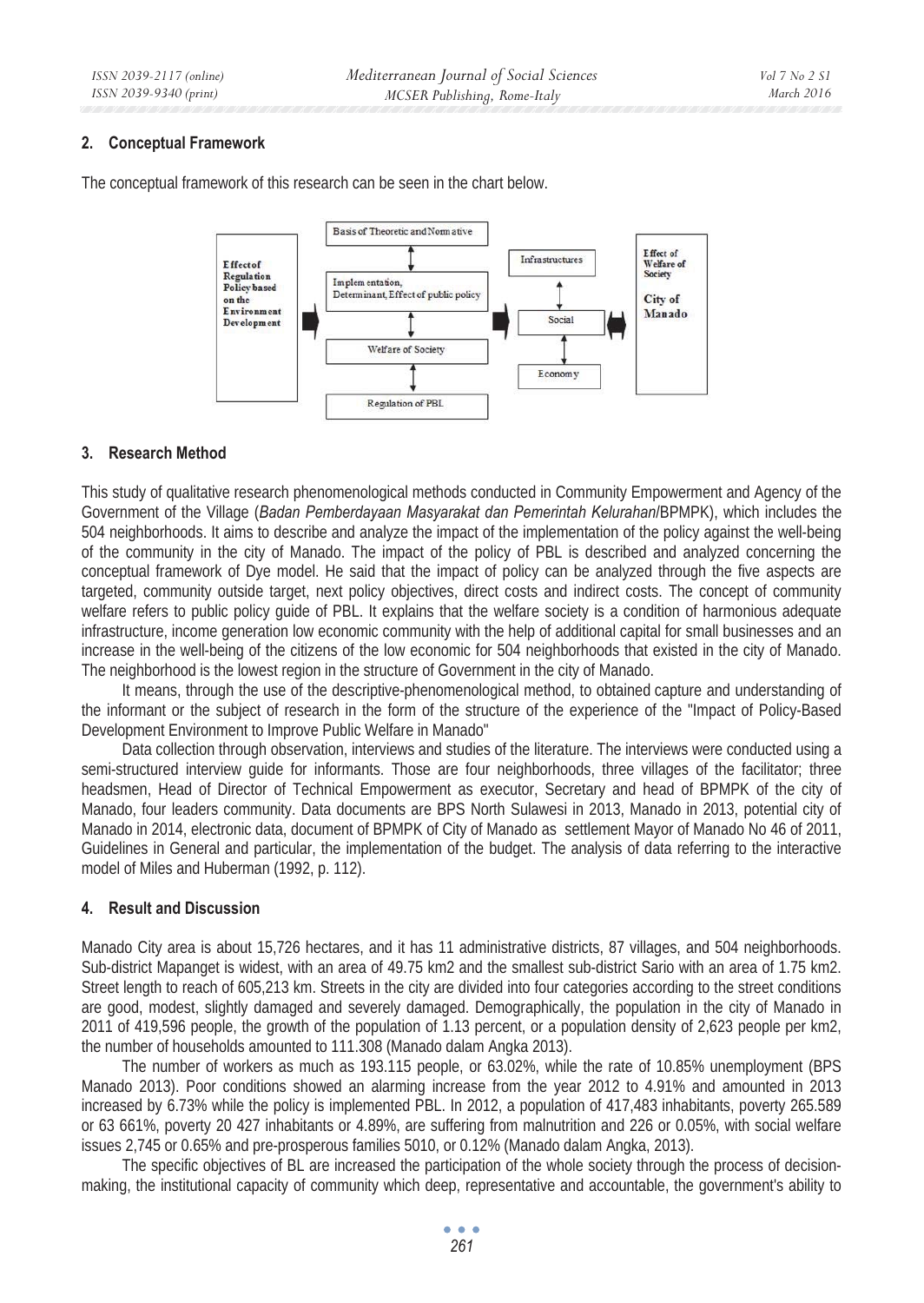provide services directly to the public, synergy communities, local government, private, associations, universities, nongovernmental organizations, community organizations and other groups concerned, to streamline efforts of empowerment and self-sufficiency and capital head of the company that has developed in line with the social and cultural potential. The aims are the creation of adequate infrastructure development in all the villages of the neighborhood, increasing lowincome society by funding of additional capital for small and micro enterprises, increasing the well -being of society because of multiplier effects, encourages people to make synergy with the different programs to increase social protection in accordance with the aspirations and needs of the community, produce top quality of the creative industrial economy that supports the vision and mission of Manado and the availability of the study environment the results of government programs as a place to learn how to plan, implement, monitor and society care activities.

The impact of the policies of PBL against the well-being of people in the city of Manado described and analyzed in reference to the conceptual framework of the model of Dye impact on: objectives, people outside of the target policy, the future of the policy objectives, the direct costs and the indirectly costs.

### *4.1 The impact on Target*

PBL political realization is as follows:

- a. APDBD Manado city budget in 2012 amounted to Rp 16.128.000.000, from APDBD Manado. Highest limit of the available budget Rp. 46.000.000 - for each neighborhood or Rp 23.184.000.000. -. Program completion is environmental infrastructure 402 neighborhood or Rp 4.911.466.239.-. Social and economic program for 83 neighborhood or Rp 1.162.000.000. Thus, the total implementation of the budget is Rp 6.073.466.239.
- b. APDBD Manado city budget in 2013 amounted to Rp 21.772.800.000. -. Highest limit of the available budget of Rp 47.200,000,- each neighborhood or Rp 23.788.800.000. -. Environmental Infrastructure Program Delivery is 411 neighborhoods. 10.683.032.116, -. Social and economic programs are not realized.
- c. Fiscal in 2014, the budget carrier in Manado City Rp. 21.432.096.000,- the highest limit the provision of budget Rp. 24.000.000, - for each neighborhood or Rp. 21.432.096.000,-. Budget changes of Manado City, the highest limit granting Activity Budget: Rp. 11.592.000.000, - each neighborhood Rp. 23.000.000, - (BPMPK Manado 2014).

Interview with the village facilitator, District of Wanea Tigri Runtuwarou Christi Peu and Fahmi Idris said that the infrastructure had not been based on the needs of each neighborhood because BPMPK has defined infrastructure activities namely drainage and embankment retaining water meant that the environment is not given to choose according to the needs within the environment (July 2, 2014), Whereas the PBL policy is a policy-based environment. Secretary of BPMPK Marthen Thomas said the neighborhood infrastructure program has changed, because in the past, there is no footstep, streetlights, sewage, compost, but it is now available (July 22, 2014). Beritamanado wrote that PBL Commission recommended a policy of not rescheduled or denied based on various studies and compelling reasons, but It still comes with forced, because PBL budget fails to be achieved with no evidence of absorption of 40 percent of the budget is prepared (uploaded 26 June 2015).

Based on these data, it was concluded that the implementation of the PBL program infrastructure policies has an impact on the situation, but not the goals and objectives of the appropriate target policy. Intended for the matter of socioeconomic programs, no impact on the situation of the target due to the implementation of the PBL policy more attention to environmental infrastructure and not on people with low incomes and poor people. The achievement of socio-economic programs according to BPMPK made in the form of procurement chairs, tents where social and managing of goods proposals combined with the proposed infrastructure. Otherwise for the economic, program is deleted on the grounds that working capital was not abused by the receiver (8 July 2014). Akib et al. (2001, p. 7) said that the impact of policies on the political situation and the target group must be clear. The effect sought by the policy must also be determined.

# *4.2 People outside of the target policy*

According to data obtained from BPMPK about achieving PBL policy is more emphasis on infrastructure development of the environment and the realization of social programs on the markets of chairs and tents for environment, as well as remove the economic program, we can say that the implementation of the impact of policies on the PBL d beyond the target company or Dye as externalities or spillovers. Akib et al (2011, p. 7) said that the impact of policies on the situation or other groups in which case it was called externalities or spillovers, due to a number of public policy results defined by the term externalities. Thus, the implementation of a positive impact on political people outside of the target.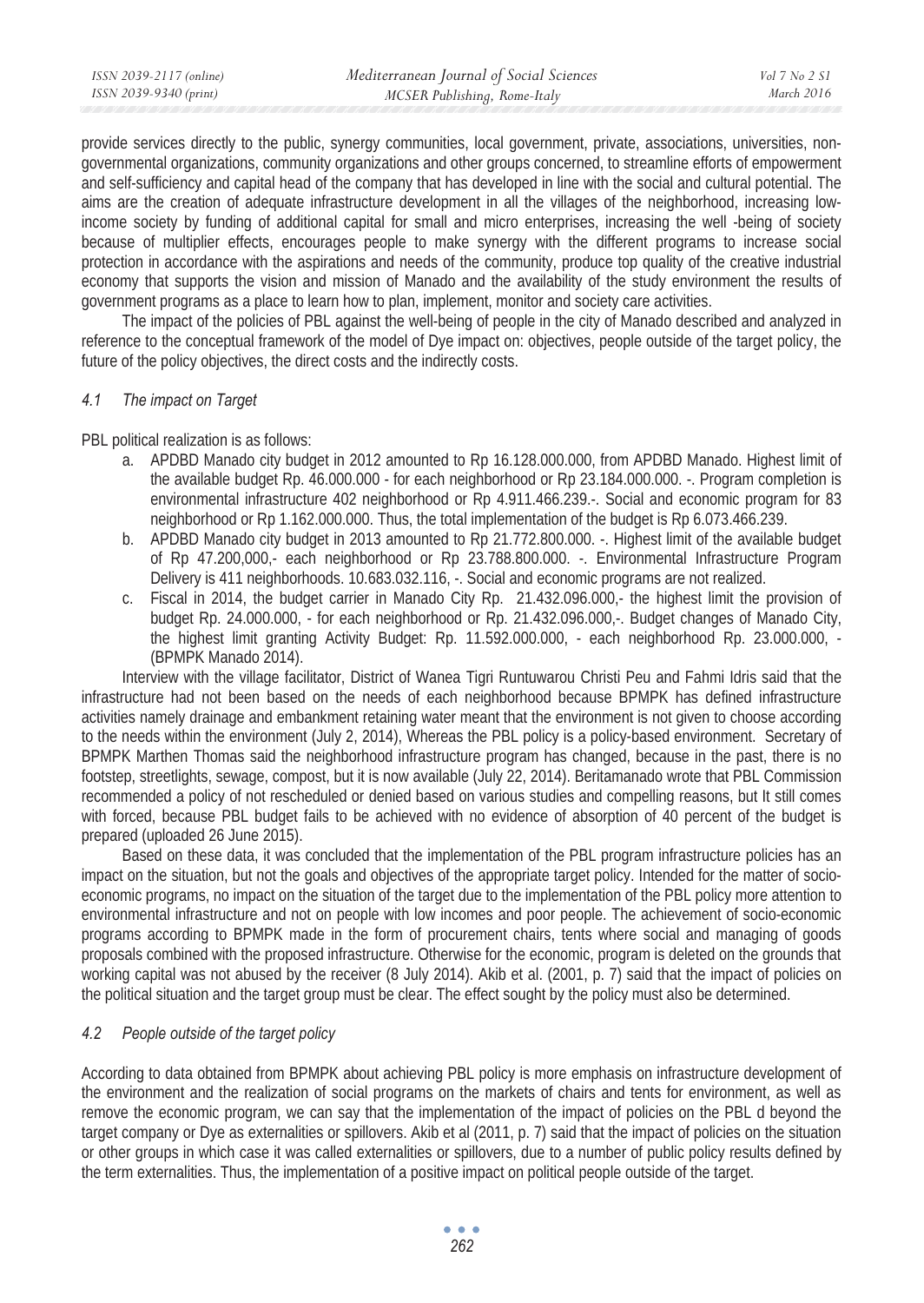#### *4.3 The future of the policy objectives*

PBL aims to increase public participation in the process of decision-making to manage the development of social and economic infrastructure, building the capacity of community institutions, service to the community, increasing the synergy between the community, local government, private sector, associations, universities, non-governmental organizations, community organizations and groups to streamline the efforts of empowerment and self-sufficiency, enhancing social capital, the improvement of appropriate technology innovation, information and communication in empowering communities.

The purpose of the above is not an easy goal to achieve and implement because it requires a strong commitment by the government of the city of Manado, the head of the neighborhood, community leaders and the public consciously and continuously to try to solve the problems of infrastructure and poverty and quality of life. The impact on the future as secretary of BPMPK expressed that the implementation of policy impacts on the future of the target because since before the PBL policy footpath from oven stone, lights, sewers, compost but those are now available. Moreover, we must recognize that the implementation of the policy of the gradual nature or steps (22 July 2015). The implementation of infrastructure programs can be said to have an impact on future goals. However, for social programs had no impact because the program was merged in the infrastructure program to meet the needs of the entire community environment, and economic program is stopped.

### *4.4 The direct costs*

Mayor Regulation No. 46 of 2011 lists the sources of funding the implementation of PBL charged to the budget through the Budget of Implementation Document of BPM-PK Manado. PBL policy realization funds are: a) The fiscal in 2012 amounted to APDBD Manado of Rp 16.128.000.000,- The budget ceiling of Rp. 46.000.000, - for each neighborhood or Rp. 23.184.000.000,- b) The budget in 2013, APDBD Manado amounted to Rp. 21.772.800.000,-. c) The fiscal in 2014, the budget carrier Manado City of Rp. 21.432.096.000,- Budget Ceiling of Rp. 24.000.000, - for each neighborhood or Rp. 21.432.096.000,- Manado City budget changes Budget Ceiling Activity: Rp. 11.592.000.000,- each neighborhood Rp. 23.000.000, -. Capping Program in 2012 of Rp. 16.128.000.000., In 2013 USD. 23.788.800.000,-, Total Change Rp. 33.250.041.182, -. Total in BPMPK Rp. 37.322.586.907, - (BPMPK Manado, 2014). Mayor Regulation stated that community participation was needed by 20 percent, and 80 percent is a stimulant fund.

First-year Perwako put the PBL program budget in capital expenditure that should be on spending on goods and services, and it becomes BPK determine. For the second and third years, budget PBL program included in the list of goods and services. As a result, it must wait for changes to the budget on budget changes that set in November (July 8, 2015). Observing the budget ceiling and the realization of the policy of PBL, the Commission A DPRD Manado, Salendu and Tampi said that for two years since budgeted in 2012, the fund PBL less well absorbed into the rest of Earnings Calculation Budget (Silpa/*Sisa Laba Perhitungan Anggaran*) reached 60 percent of the total budget per month (http://beritakawanua.com/ downloaded 25 June 2015).

Based on these data, the implementation of PBL policies negatively affecting the direct cost in terms of optimizing the budget because of the direct costs provided untapped properly.

# *4.5 The indirectly costs*

Mayor Regulation No. 46 in 2011 set fund policy realizations of PBL are: a) The fiscal in 2012 amounted to APDBD Manado of 16.128.000.000,- the Budget Ceiling Rp. 23.184.000.000,- b) In 2013 budget, amounting to Rp. 21.772.800.000,-. c) The fiscal in2014, the budget carrier Manado City Rp. 21.432.096.000,- Budget Ceiling Rp. 24,000,000, - to 504 neighborhood or Rp. 21.432.096. 000, Manado City budget changes Budget Ceiling Activity: Rp. 11.592.000.000,- Capping Program 2012 is Rp. 16.128.000.000., In 2013 Rp. 23.788.800.000,-, Total Change Rp. 33.250.041.182, -. Total in BPMPK Rp. 37.322.586.907, - (BPMPK Manado).

Observing the budget of the PBLs policy is the president, vice-president and secretary of the Commission C DPRD Manado, says the budget tens of billions in the budget, considered a bit of a project done carelessly. Binti, said it was agreed that if the implementation of PBL solar cell work should be completed by the end of April 2015. Although the fact, the agenda set out in the 2014 budget changes must be completed in late December of last year (2014 Metro downloaded 25 June 2015). To implement the neighborhood has impact assessment meeting while the lack of funds to actualize these activities require funding in addition to funding infrastructure programs be community participation amounting to 20 percent of the total budget approved on the proposal by BPMPK Manado. These costs are indirect costs